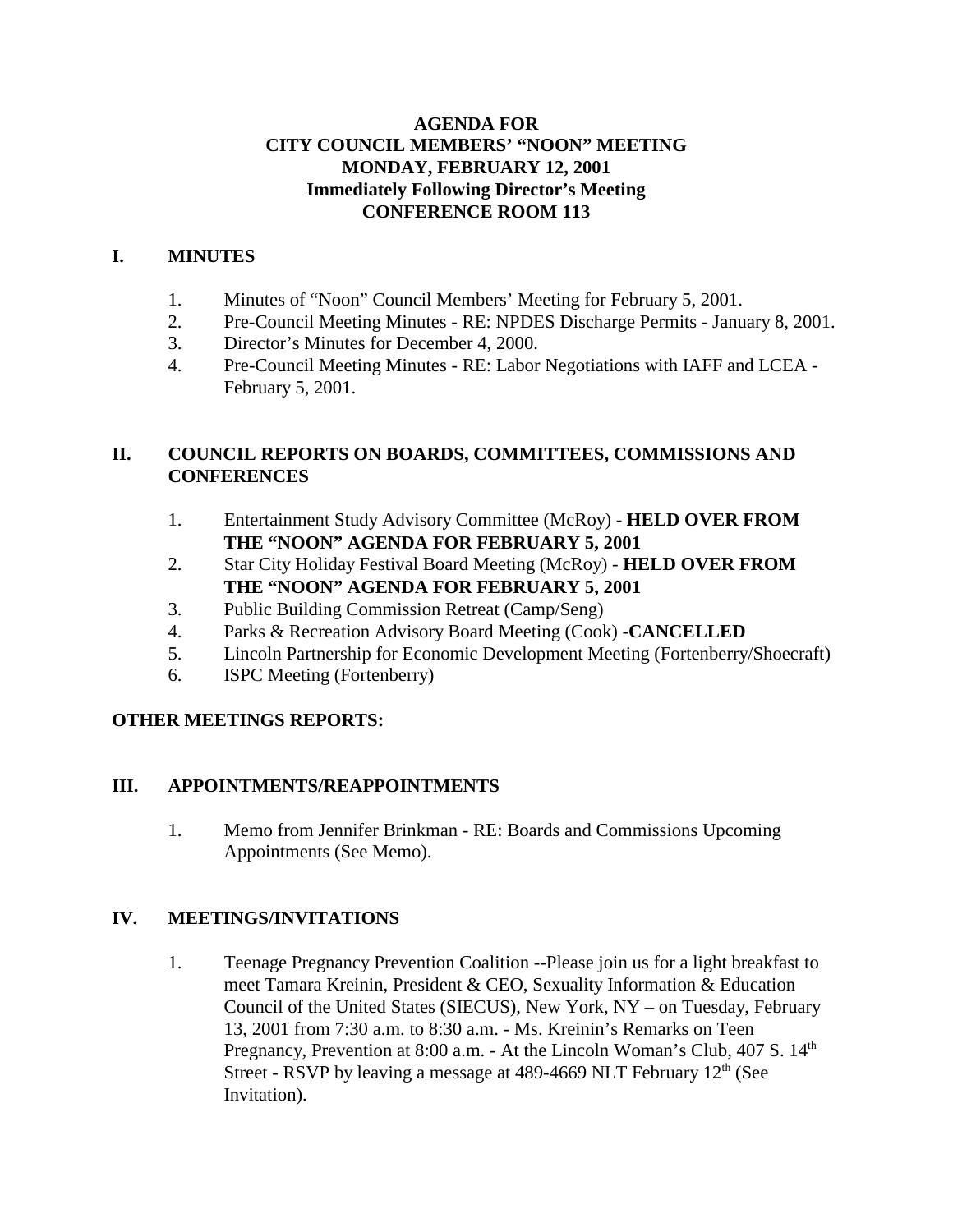- 2. You are invited to join Olsson Associates for a Client Appreciation Reception for an hors d'oeuvres buffet and cocktails following the first day of the League of Nebraska Municipalities' Midwinter Conference on Monday, February 12, 2001 from 6:30 p.m. to 8:30 p.m. at The Grand Room (317 South  $11<sup>th</sup>$  Street-next to Libations) – Entertainment provided by "The Dogpipes" - RSVP to 458-5959 (See Invitation).
- 3. Leadership Workshop Join us for a two hour workshop over breakfast or lunch to learn: 10 Steps to Jumpstart personal productivity, 9 Principles for Teamwork, 4 Steps that are Critical to Accepting Change on Wednesday, February 21<sup>st</sup> from 7:00 a.m. to 9:00 a.m. or 11:30 a.m. to 1:30 p.m. - \$25.00 (includes meal) at the Cornhusker Hotel -- Call 800-888-1425 (See Invitation).
- 4. Preservation Association Of Lincoln New Englander on the Prairie Thomas Doane & the Founding of Doane College - Speaker: Janet Jeffries, Director of Foundation Relations, Doane College, Crete, NE - PAL Brown Bag - Open to the Public - Noon, Tuesday, February 13, 2001 at the Museum of Nebraska History,  $15<sup>th</sup>$  & P Streets (See Invitation).
- 5. Ms. Wheelchair Nebraska Program You are cordially invited to attend the inaugural event of the Ms. Wheelchair Nebraska Pageant in cooperation with Madonna Rehabilitation Hospital on Saturday, March 10, 2001 at 7:00 p.m. at The Cornhusker Hotel - Reception to follow crowning ceremony - \$25.00 -- RSVP by March 5, 2001 - Semi-formal attire (See Invitation).

### **V. COUNCIL MEMBERS**

### **VI. REQUESTS OF COUNCIL FROM MAYOR - NONE**

#### **VII. MISCELLANEOUS**

1. Discussion on City Council Budget including the possibility of a part-time staff position. (See Attachments).

#### **VIII. ADJOURNMENT**

CA21201/tjb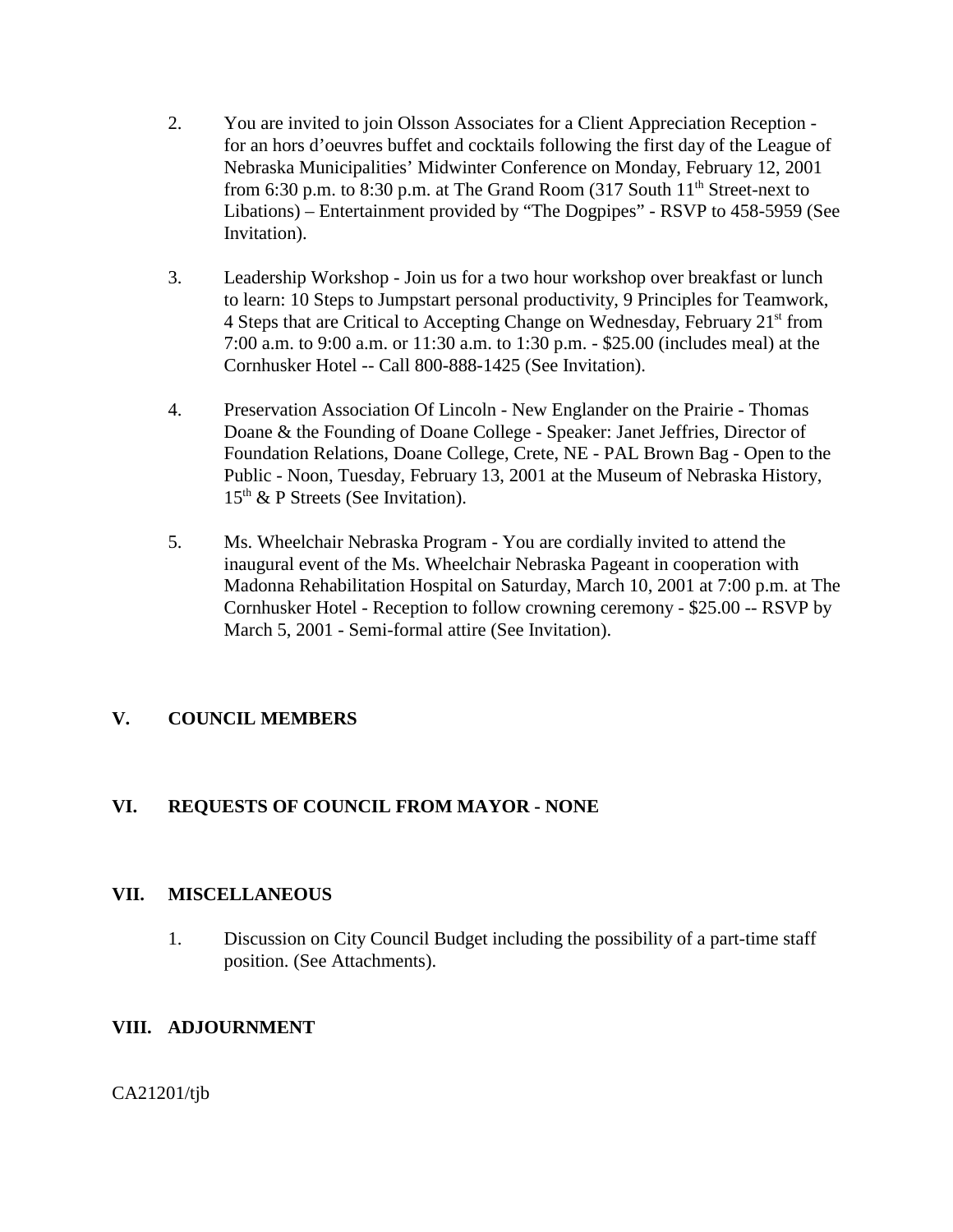# **MINUTES CITY COUNCIL MEMBERS' "NOON" MEETING MONDAY, FEBRUARY 12, 2001** *CONFERENCE ROOM 113*

**Council Members Present:** Jerry Shoecraft, Chair; Jeff Fortenberry, Vice-Chair; Jon Camp, Jonathan Cook, Cindy Johnson, Annette McRoy, Coleen Seng. ABSENT: None.

**Others Present:** Mark Bowen, Ann Harrell, Jennifer Brinkman, Mayor's Office; Dana Roper, City Attorney; Darrell Podany, Aide to Council Members Camp and Johnson; Karen Shinn, Aide to Council Member Fortenberry; Joan Ray, Council Secretary; Chris Hain, *Journal Star* representative.

# **I. MINUTES**

- 1. Minutes of "Noon" Council Members' Meeting for February 5, 2001.
- 2. Pre-Council Meeting Minutes RE: NPDES Discharge Permits January 8, 2001.
- 3. Director's Minutes for December 4, 2000.
- 4. Pre-Council Meeting Minutes RE: Labor Negotiations with IAFF and LCEA - February 5, 2001.

Mr. Shoecraft, Council Chair, requested a motion to approve the above-listed minutes. Cindy Johnson moved approval of the minutes as presented. The motion was seconded by Jonathan Cook and carried by the following vote: AYES: Jonathan Cook, Annette McRoy, Cindy Johnson, Jerry Shoecraft, Jeff Fortenberry, Coleen Seng, Jon Camp; NAYS: None.

# II. **COUNCIL REPORTS ON BOARDS, COMMITTEES, COMMISSIONS AND CONFERENCES**

1. ENTERTAINMENT STUDY ADVISORY COMMITTEE (McRoy) - **Held over from the "Noon" Agenda for February 5, 2001** Ms. McRoy reported that all of the associates met for a tour of all the facilities. This was a check on the facilities we do have and the cost analysis of what it would be to increase facilities. So that was the extent of the meeting and there hasn't been another since that one.

2. STAR CITY HOLIDAY FESTIVAL BOARD(McRoy) - **Held over from the "Noon" Agenda for February 5, 2001** Ms. McRoy did not attend.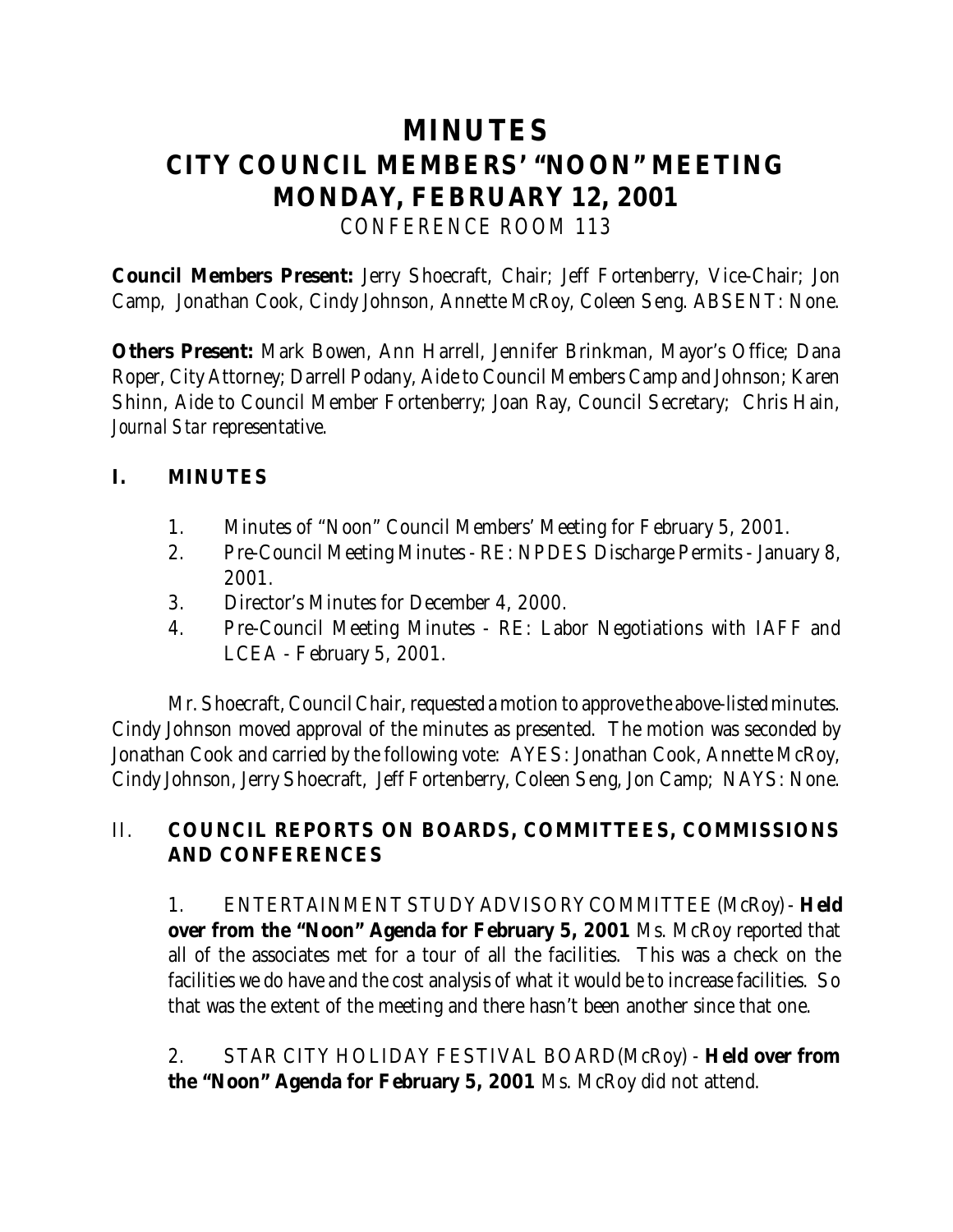3. PUBLIC BUILDING COMMISSION RETREAT (Camp/Seng) Ms. Seng reported that she and Mr. Camp needed to get some input from the Council on what the Council's wishes are on the proposal for moving to the block North of this building [County-City] for expanded parking facilities. What are your feelings in regard to talking with owners of property in that block about purchasing at some point. It will be a long process to get through, but we need to know Council's thoughts on this. She noted that one day last week there had been a meeting to discuss the space needs of the government complex, which translates into parking spaces as well. Someone was doing a study for the County in regard to jail expansion needs, which might include putting up a building on "H" Street, right next to the current jail. Then you go over into the south employee parking lot with that building. They probably will have to make that horrible decision one of these days. It seems, of course, the County prisoner population are all serving City sentences.

Ms. Seng stated that the PBC had also discussed expansion on the  $3<sup>rd</sup>$ Floor area of the County-City Building. She noted that they really didn't know anything until a final determination is made on the plans for the Old Federal Building (Old Post Office). If someone in the private sector takes over, will they still want to lease out to government for the offices that are currently there? (Aging and Urban Development are there on the first floor now).

Ms. Seng noted that Parks and Rec office space may get reclaimed for expansion by another entity. Mr. Camp said it was recommended that they build across Capital Parkway and take up the Amigo's space. He thought Jonathan would like that.

Ms. Seng noted that they had explored the contingencies, looking at which group would come in, what group would move out. All of these considerations will affect parking. Then, if we don't have the lease across the street much longer, what are we going to be doing for public parking? So, Jim Hille was hired to work out some parking possibilities for the Public Building Commission. He is recommending that we begin to explore and get more serious about this move to the North in the block just across the street. There are some possibilities there because there are some businesses that are kind of at the point where they're ready to get out of business. She noted that there are some cars parking there on a piece of that block now. She thought the Building and Safety Department had vehicles parking there now.

Mr. Fortenberry asked which block was being considered. It was explained that it was the block directly North of the County City Building - bounded by  $9^{th}$  &  $10^{th}$ Streets and "K" and "L" Streets. Ms. Seng noted that they're looking at the whole block...to be acquired incrementally, one piece at a time. She noted that because it is a difference in grade, a two layer facility could be done, and they're looking to see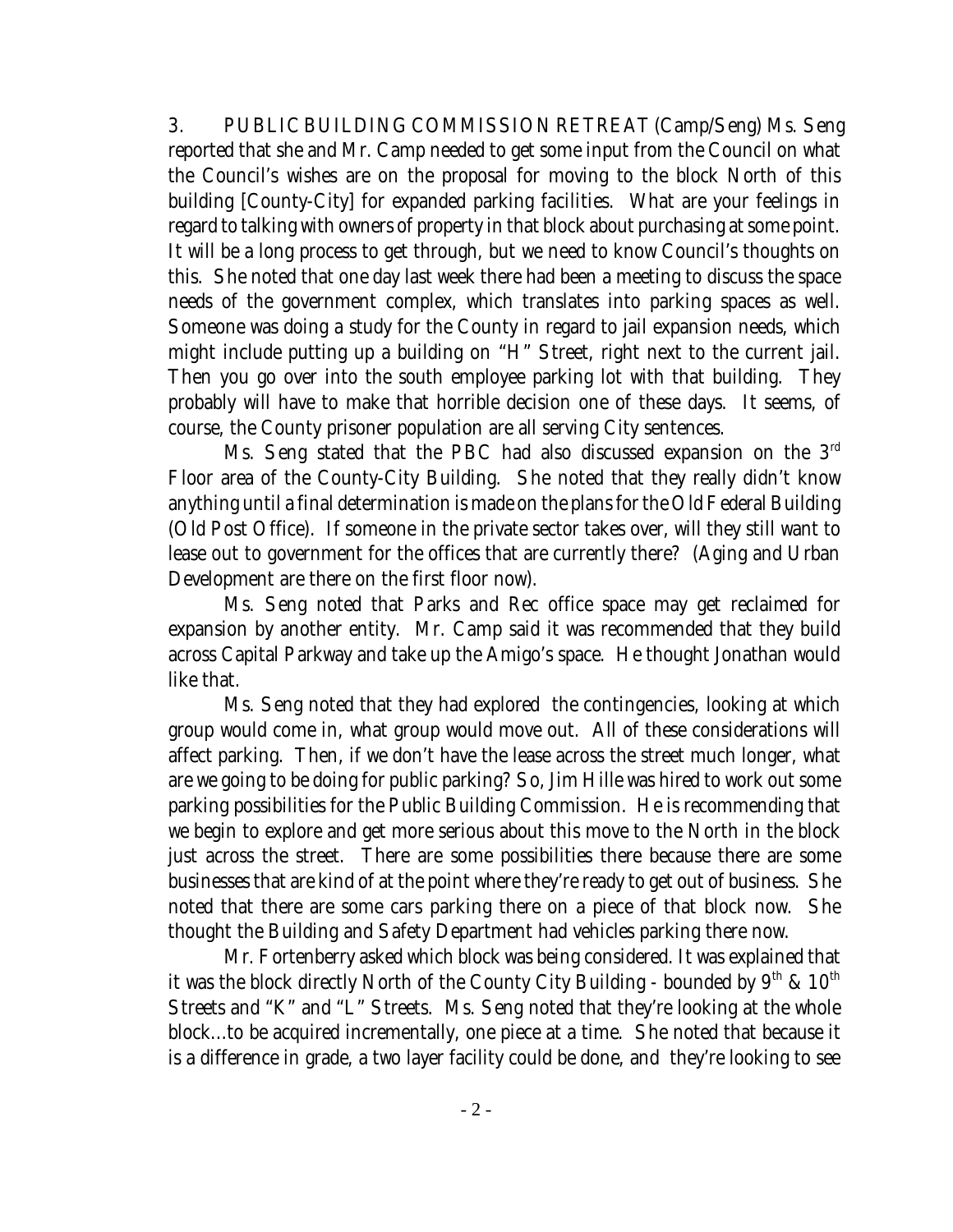if they can do a little bit more. She reiterated that before they leave the meeting today, she and Mr. Camp really need some indication from the entire Council on what the Council's feelings are on this option. She noted that the Building Commission meets officially tomorrow and they need some direction as to whether or not this is the way Council feels we ought to proceed.

There was discussion which included the use of "slack" space at Carriage Park (with the notation that the District Court Judges believe it is too far); the possibility of negotiations with the landowner of the block to the East which is currently used for public parking by the City; a private sector partnership in the building of a parking facility with Mr. Roper stating that the architect, Mr. Hille, was very negative about placing a parking facility in the Capitol Environs designated area due to concerns about the "gateway" factor and a wise land-use/land-value consideration. In relation to this, there was also discussion by Council on the Capital Environs limitations on expansion and facility construction; County expansion to the South with the possible closing of "H" Street as a very likely possibility; the businesses in the North Block and their concerns; the advantage of staying out of Residential zoning if the North Block option is chosen, along with the excellent access from all four directions that it would eventually provide; and the fact of cost being a very important consideration.

Finally, with all of these and other issues duly noted, when Ms. Seng polled the Council for a decision on the issue, there was no objection expressed in proceeding with the acquisition of the block to the North to be used for parking.

# 4. PARKS & RECREATION ADVISORY BOARD (Cook) -**CANCELLED**

5. LINCOLN PARTNERSHIP FOR ECONOMIC DEVELOPMENT (Fortenberry/Shoecraft) Mr. Shoecraft reported that it was the same presentation that Council had received at Pre-Council Meetings earlier. Mr. Bowen agreed that discussion on the flood plain was very similar to the presentation Council had received.

6. ISPC (Fortenberry) Mr. Fortenberry reported that he had not attended the meeting. He asked if Mr. Cook, who had expressed interest at an earlier time in assuming Mr. Fortenberry's responsibility for this Committee assignment, would be taking this over after Mr. Fortenberry left the Council in May. Mr. Cook, whose expertise in the computer world would be an asset to the Committee, was not sure if he would assume that additional responsibility. It was noted that normally, attendance was not mandatory unless there was an agenda item that was of special interest to the Council. Mr. Cook stated that he would be willing to review the agenda each month and determine if his attendance would be necessary, which is how the matter was left.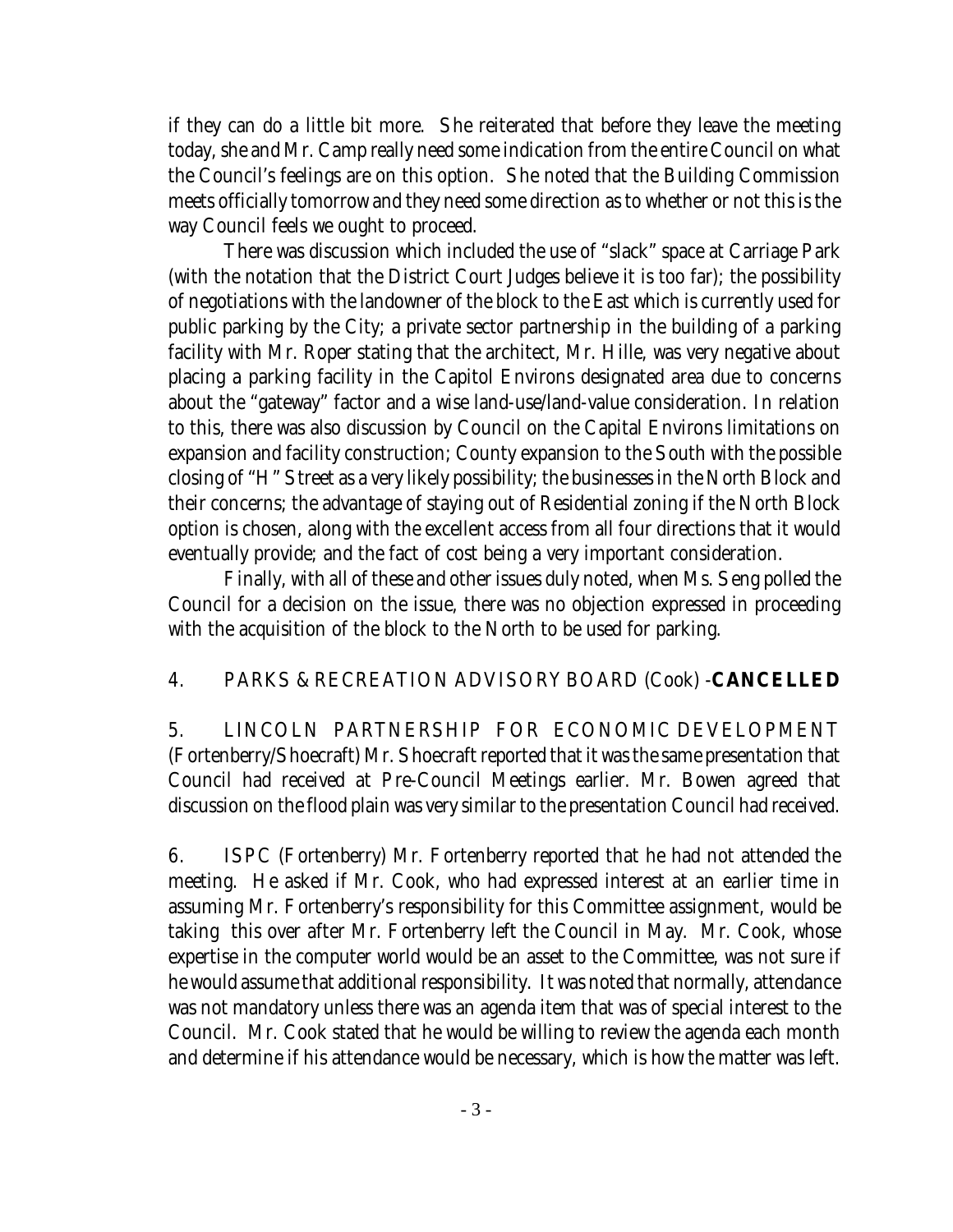OTHER MEETINGS REPORTS: Ms. Johnson reported on the Parking Ordinance meeting which she and Ms. McRoy had attended. She and Ms. McRoy had met with the Planning Department, Law and LPD. She stated that they would be coming up with some solutions , hopefully, that will address the older areas of the City that have not had some of the drive-ways and off-street parking available as in the newer areas - and how that affects the 24-Hour Parking issue. Also discussed was the potential for Parking Permits for areas around universities, medians and that type of thing. So, we're not only looking at the extension of the time periods for parking, but also at the parking permits for certain areas.

Ms. Johnson reported that there were a lot of good ideas brought out and something may be coming forward soon that will work. We are looking at a possible pilot project in one of the neighborhoods to see how it might work and review the administration costs that might be involved.

Mr. Cook stated that he liked the permit idea, but he was less sure of how he felt about changing the time on the parking limits. He noted that the correspondence he has received from constituents had been negative on that issue.

Ms. Johnson answered that she had received probably a 50/50 response from constituents on the issue. She stated that both she and Annette had received a letter from a couple who had gone on their honeymoon and when they returned, they found that their two cars had been towed in the two-week period....which gave them quite an expense to come back to. She felt this was unfortunate and we're going to try to find some ways to solve such situations. Ms. Johnson continued, noting that Tom [Chief Casady] says that there are things that can be done in such situations, across the board; not to penalize all areas because there is a bad situation in one area. She noted that there were some things being looked into that would be helpful in resolving the concerns being expressed by our citizens.

Mr. Fortenberry thought that an "over-sized" vehicle would have to be defined, and such a vehicle would have to be moved. Ms. McRoy noted that that had been addressed with the increase of fine for parking over-sized vehicles on residential streets. The particular situation, which involved businesses being run out of residential locations, was noted as unusual. Ms. Johnson stated that Chief Casady had agreed to work on this particular situation, but noted that there were a lot of other areas in neighborhoods that are very upset with this ordinance. She commented that she would like to see if the City can't come up with some satisfactory solutions to those concerns that need to be addressed. So, right now, there is a lot of research being done.

Mr. Camp suggested that perhaps the private sector could come forward and provide some solutions such as encouraging lots, or sections of shopping mall lots, for people who are leaving town to leave their cars in a safe location. But it would be incumbent upon people as part of trip planning and vehicle ownership to provide parking according to the the rules we have in place. It could be like temporary storage, perhaps while a garage is being built.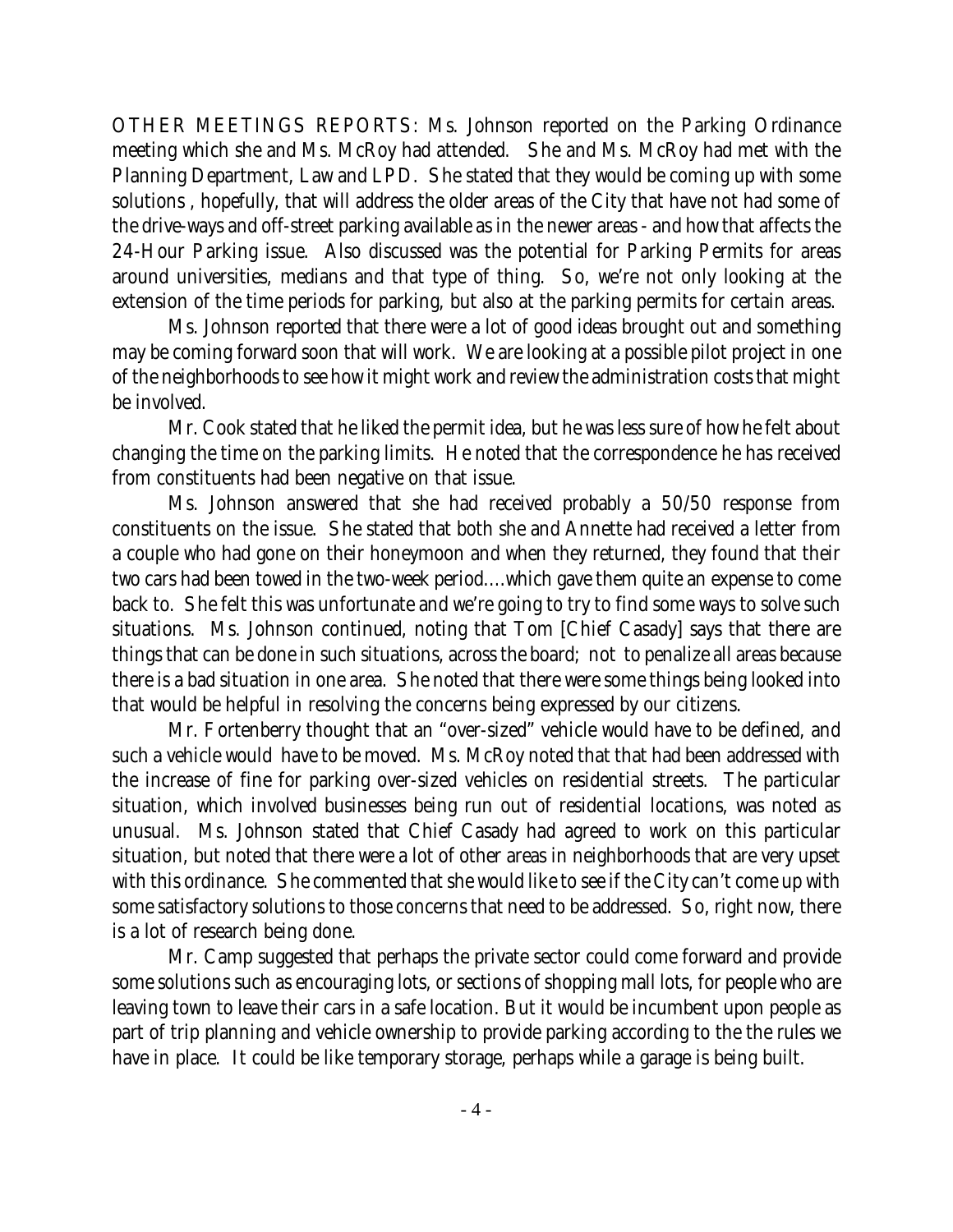Discussion continued with small business parking in residential areas being a major issue of concern. Ms. Johnson stated that there is more to that than just parking issues, including the fact that businesses are not supposed to be run in a residential area. She noted that this should be taken into consideration and was one of the areas that Chief Casady was considering in the research that was being done. The discussion ended with agreement on Ms. McRoy's observation that the permit idea is a good one, since it would eliminate this type of business parking, because it would *not* be permitted.

Mr. Fortenberry reported that he and the Mayor had attended the Lincoln Rotary Club on Tuesday to thank them, of course, for their partnership with the City in the design phase of the Entryway study. There was an over-view presentation on that which was very positive and the meeting was very cordial.

Mr. Fortenberry stated that he had also received a call from the Chamber of Commerce regarding the same issue and they asked if he would go and, basically, give an overview update to their Board on it. He reported that he had done so this Thursday, the reason being that there were some members of that organization who have properties affected in that corridor area who had some objections or difficulties with the proposal. He felt the presentation had been a very positive experience.

Ms. Seng reported to Mr. Fortenberry that she had received a call from a constituent with an idea for the entryway. The caller felt stars should be placed at the gateway point, as is done in Los Angels with angels on their Interstate Entryways. She noted that some cities had cows (Chicago). She stated that she had given the suggestion to Ms. Sellman, Planning Director, this morning, since Lincoln is the Star City.

Mr. Fortenberry commented that one thing he has tried to do is to keep this project as a really broad planning concept with multiple tentacles, with multiple implementation strategies, some of which includes the Downtown, some of which includes the Airport area, some of which will, hopefully, be incorporated as general planning of cultural language in our future development. He commented that when disagreements are encountered, such as those we had at the Planning Commission with the Interstate Overlay issue, it is that segment of the larger project, which is only a *segment* of the larger project, which is being debated, rather than an over-all concept. This concept is being implemented right now in the Downtown area. He believed we would get through the Interstate issue, but wanted to make Council aware of the discussions going on at this time.

Ms. McRoy, in regard to meetings, noted that she had received a request from the Homeless Coalition asking her to sit as a member on that Board. She asked if that would require a resolution for her to attend that group as part of her Committee assignments. It was correctly noted that a resolution would not be necessary.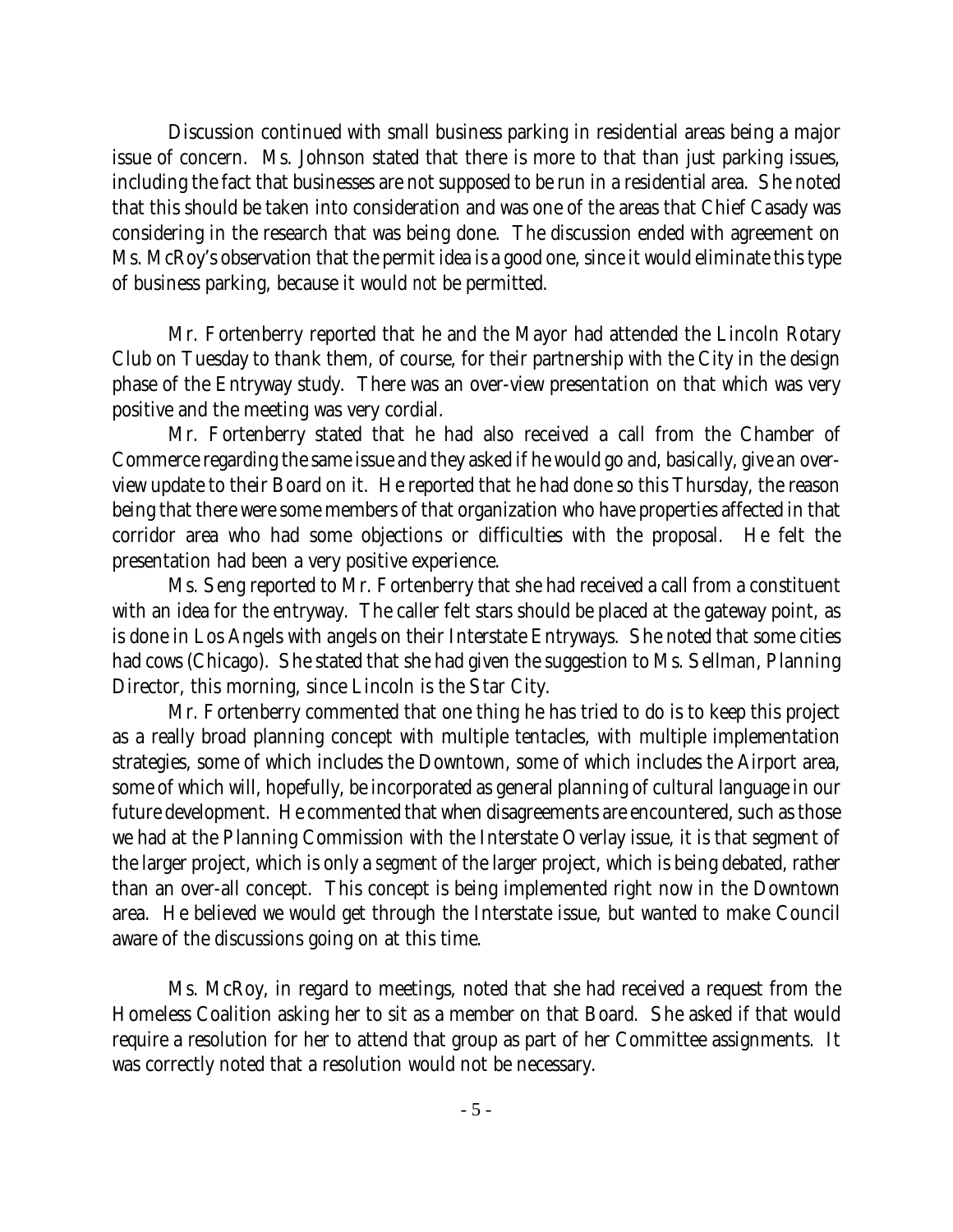Ms. Seng explained that, as the Council Representative on that Committee, she had encountered a scheduling conflict and Mr. Shoecraft had filled the position until his schedule also made it impossible for him to attend. Ms. McRoy agreed to assume the Council representation on the Homeless Coalition Committee, though Council attendance is not required by statute. [This will be added to Ms. McRoy's individual Weekly Agenda notifications]

# **III. APPOINTMENTS/REAPPOINTMENTS** - Noted Without Comment

- **IV. MEETINGS/INVITATIONS**  Noted Without Comment
- **V. COUNCIL MEMBERS**

**JONATHAN COOK** - No Further Comments

**ANNETTE McROY** - No Further Comments

**CINDY JOHNSON** - No Further Comments

**JERRY SHOECRAFT** - No Further Comments

**JEFF FORTENBERRY** - No Further Comments

**COLEEN SENG** - No Further Comments

**JON CAMP** - No Further Comments

ANN HARRELL - No Further Comments

MARK BOWEN - Mr. Bowen reported that the Antelope Valley Hearing would be coming up one week from tomorrow and the Administration would be testifying in favor of the project at that time.

JENNIFER BRINKMAN - Ms. Brinkman gave a Legislative update to Council on Legislative Bills currently before the Unicameral. The bills discussed (as shown in the handout Council received) were LB166 [Blood alcohol content levels at .08%] - proposed Amendment regarding jury trial for every case; LB704 - Increasing the boundary's of the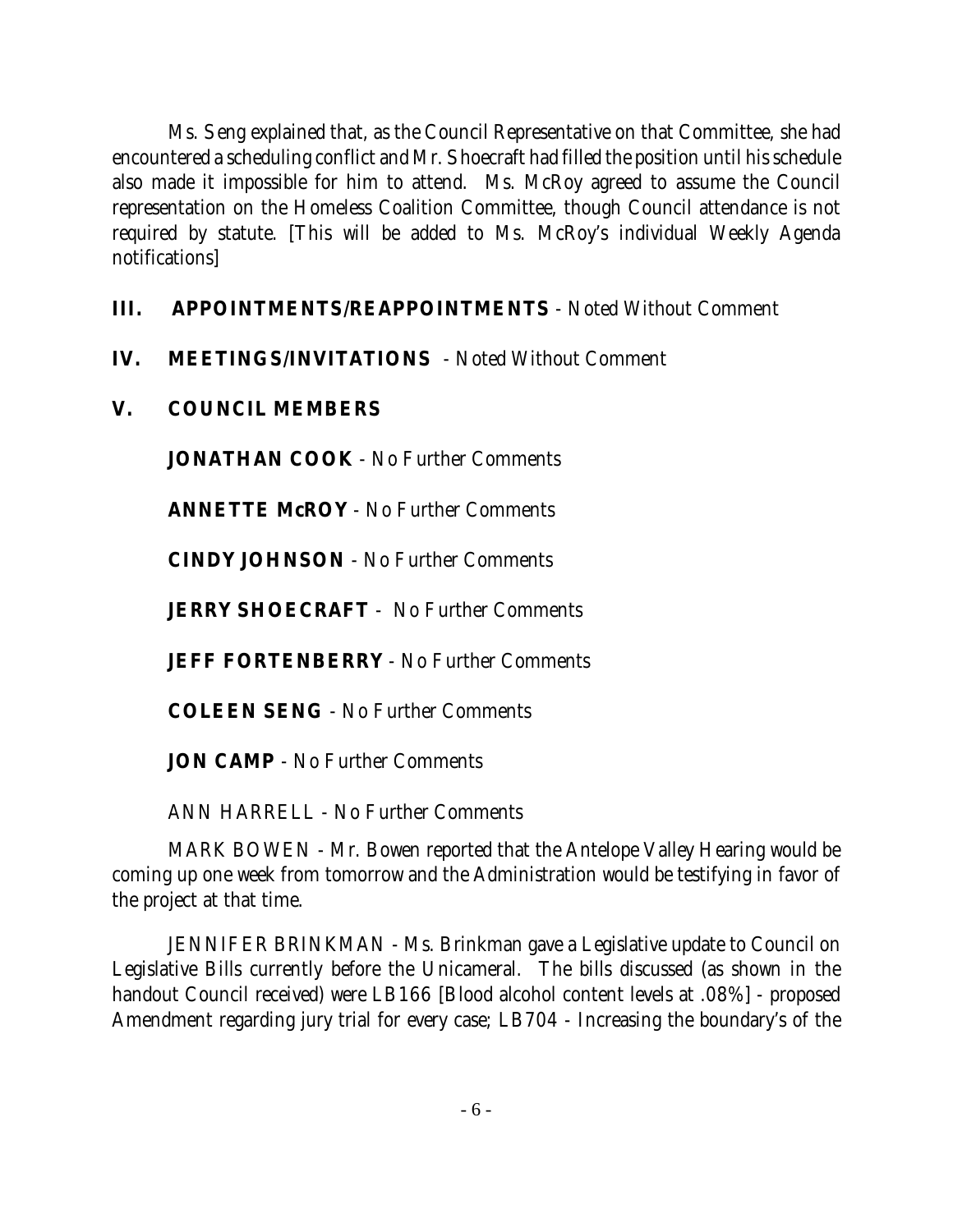Capitol Environs District to include City-County Government Complex; LB423 - Clean Indoor Air Act; LB227 - Smoking in Restaurants; LB497- Taped Police Interrogations.

 The format of the Legislative Update Listing was discussed briefly with a decision made that Administration would add which bills are in Final Reading and which bills the City is actively promoting or actively opposing. A Postal Sales Tax Exemption Request and the Nebraska Ventures Capital Forum Act were also discussed (no Bill Numbers given). [For more detailed notes of these Legislative Update presentations, a Pre-Council should be scheduled.]

DANA ROPER - Mr. Roper had two issues of concern to discuss with Council. Both concerned conflict of interest issues. Attorneys have written to Mr. Roper stating that they want to make sure they do not have a conflict of interest with the City on these two issues.

One involves the Kozal accident where the children were killed. When that occurred, the City was installing a City water main and T.J. Osborn had the permit to put it in. It would appear that we may have a conflict between the City and T.J. Osborn as to the source or signage. The people who are now going to defend the City under the insurance policy are Erickson & Sederstrom. They, in representation by Bill Austin, currently have a claim against the City on a hospital bill to Lincoln General East on the issue of whether a prisoner was in custody or not [at time of treatment].

The second one involves Cline-Williams who would like to send out a draft of a contract for occupational health clinic services for St. Elizabeth. Cline-Williams also represents the City in terms of bonds.

Mr. Roper stated that in regard to these two conflicts, he does not have a problem with either of the situations. They are technical and he suggested that, with Council's permission, he would write back and tell them that the City has no objections.

Mr. Shoecraft indicated that Mr. Roper should proceed as suggested since the Council had no objections.

# **VI. REQUESTS OF COUNCIL FROM MAYOR** - None

# **VII. MISCELLANEOUS** -

1. Discussion on City Council Budget including the possibility of a part-time staff position. After a brief discussion, it was determined that Staff should come back at the next "Noon" meeting with a 96% figure, rather than 102% lid figure being presented. At that time, Council would determine where cuts might be made to come within the Mayor's Recommended Budget.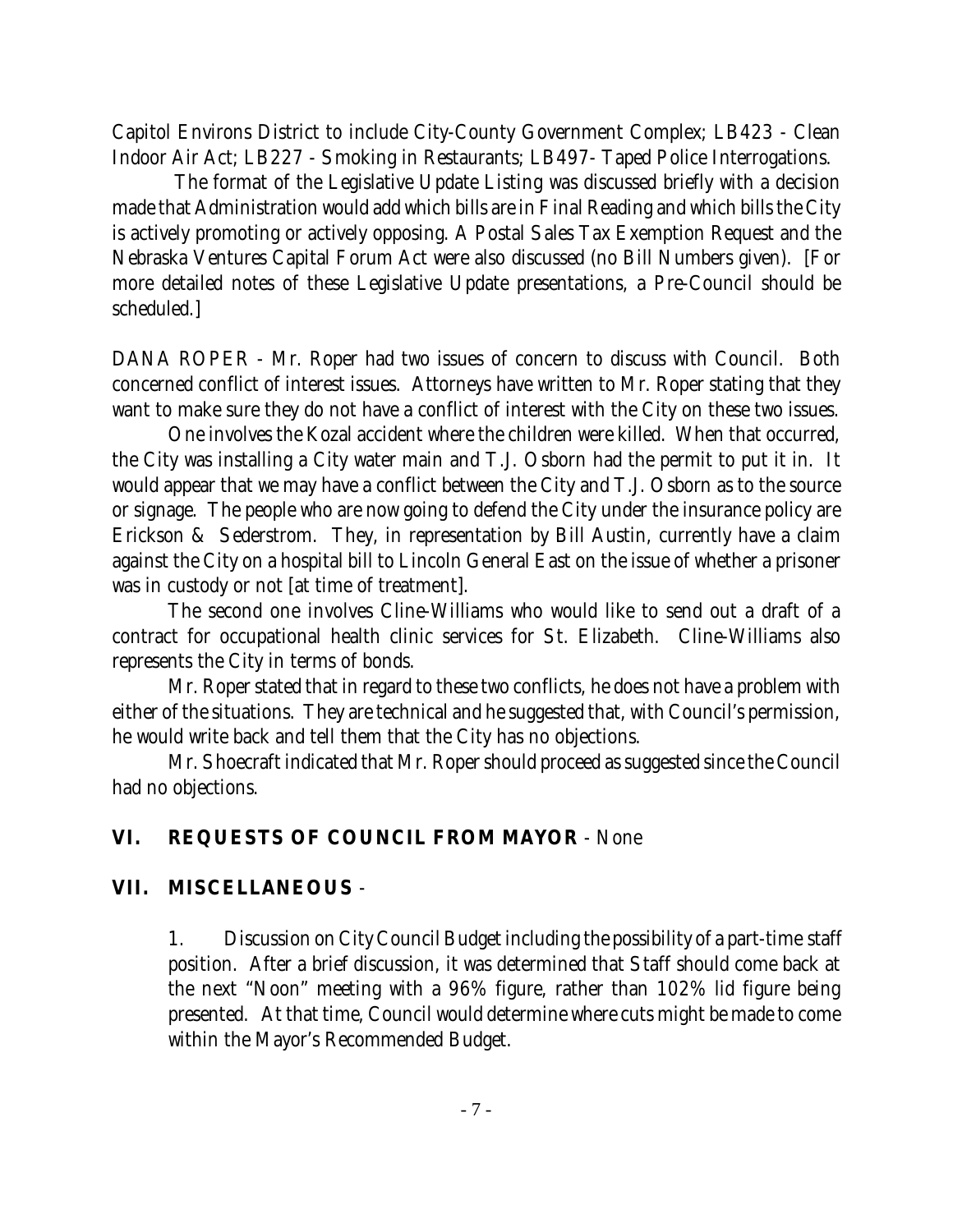One Council Member suggested as one budget cutting option , not altogether factiously, that the number of Council Members could be reduced from 7 to 5, redistricting the City into five districts and eliminating the at-large Members.

Also briefly discussed: the addition of part-time office support staff - eventually to become another full-time position; the addition of a Council Liaison/Ombudsman position; an observation that more aggressive use of Discretionary funds by some Council Members might alleviate a need for additional staff; and an observation that an increased salary for Council Members might help draw more people to the public service forum. It was noted that the current group of Council Office seekers was very well qualified, but all were in a salary/income bracket that would allow them to serve at the current \$12,000.00 yearly individual Council Members'sslary without undue hardship. This situation points up a flaw in the City's election procedures which virtually prohibits lower income/salary range citizens from the option of participating in the public service forum.

Pay increases for current Staff members was brought forward as a topic for consideration as well. Further discussion will be resumed at the next "Noon" meeting.

#### **VIII. MEETING ENDED** - Approximately 1:10 p.m.